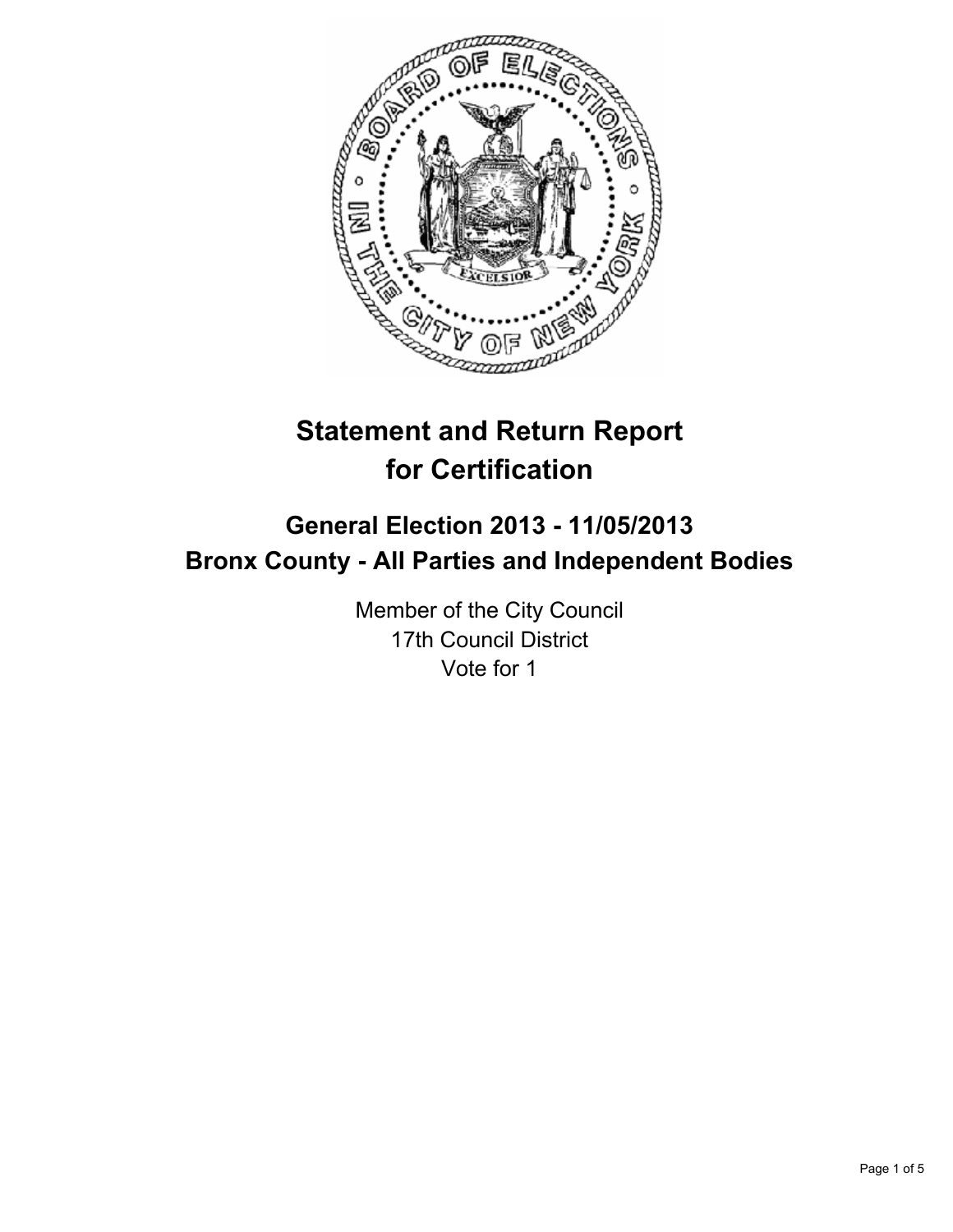

#### **Assembly District 77**

| PUBLIC COUNTER                                           | 42 |
|----------------------------------------------------------|----|
| <b>EMERGENCY</b>                                         | 0  |
| ABSENTEE/MILITARY                                        | 0  |
| FEDERAL                                                  | 0  |
| SPECIAL PRESIDENTIAL                                     | 0  |
| AFFIDAVIT                                                |    |
| <b>Total Ballots</b>                                     | 43 |
| Less - Inapplicable Federal/Special Presidential Ballots | 0  |
| <b>Total Applicable Ballots</b>                          | 43 |
| MARIA DEL CARMEN ARROYO (DEMOCRATIC)                     | 33 |
| JOSE A. COLON (REPUBLICAN)                               | 3  |
| SELSIA EVANS (CONSERVATIVE)                              |    |
| <b>Total Votes</b>                                       | 37 |
| Unrecorded                                               | 6  |

#### **Assembly District 79**

| <b>PUBLIC COUNTER</b>                                    | 5.311          |
|----------------------------------------------------------|----------------|
| <b>EMERGENCY</b>                                         | 0              |
| ABSENTEE/MILITARY                                        | 104            |
| <b>FEDERAL</b>                                           | 0              |
| <b>SPECIAL PRESIDENTIAL</b>                              | 0              |
| <b>AFFIDAVIT</b>                                         | 101            |
| <b>Total Ballots</b>                                     | 5,516          |
| Less - Inapplicable Federal/Special Presidential Ballots | 0              |
| <b>Total Applicable Ballots</b>                          | 5,516          |
| MARIA DEL CARMEN ARROYO (DEMOCRATIC)                     | 4,408          |
| JOSE A. COLON (REPUBLICAN)                               | 222            |
| SELSIA EVANS (CONSERVATIVE)                              | 96             |
| <b>JULIO PABON (WRITE-IN)</b>                            | 2              |
| MELISA MARK-VIRENTO (WRITE-IN)                           | 1              |
| UNATTRIBUTABLE WRITE-IN (WRITE-IN)                       | 5              |
| WALTER NEWSOME (WRITE-IN)                                | $\overline{2}$ |
| <b>Total Votes</b>                                       | 4,736          |
| Unrecorded                                               | 780            |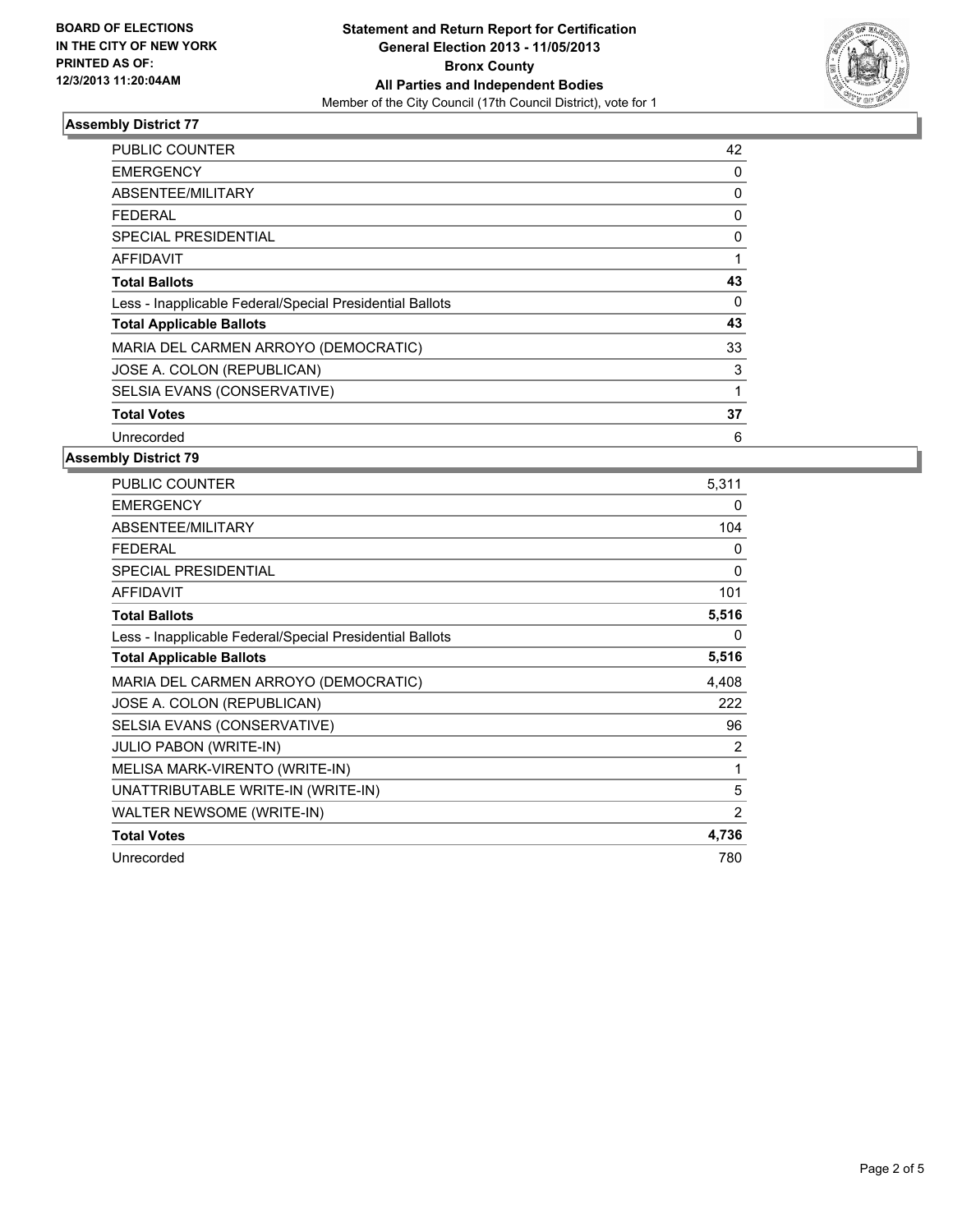

#### **Assembly District 84**

| <b>PUBLIC COUNTER</b>                                    | 2,356    |
|----------------------------------------------------------|----------|
| <b>EMERGENCY</b>                                         | 36       |
| <b>ABSENTEE/MILITARY</b>                                 | 35       |
| <b>FEDERAL</b>                                           | 0        |
| <b>SPECIAL PRESIDENTIAL</b>                              | $\Omega$ |
| <b>AFFIDAVIT</b>                                         | 52       |
| <b>Total Ballots</b>                                     | 2,479    |
| Less - Inapplicable Federal/Special Presidential Ballots | 0        |
| <b>Total Applicable Ballots</b>                          | 2,479    |
| MARIA DEL CARMEN ARROYO (DEMOCRATIC)                     | 1,964    |
| JOSE A. COLON (REPUBLICAN)                               | 121      |
| SELSIA EVANS (CONSERVATIVE)                              | 54       |
| CONRAD TILLARD (WRITE-IN)                                | 1        |
| MARIANO RIVERA (WRITE-IN)                                | 1        |
| UNATTRIBUTABLE WRITE-IN (WRITE-IN)                       | 1        |
| <b>Total Votes</b>                                       | 2,142    |
| Unrecorded                                               | 337      |

### **Assembly District 85**

| <b>PUBLIC COUNTER</b>                                    | 4,568 |
|----------------------------------------------------------|-------|
| <b>EMERGENCY</b>                                         | 67    |
| <b>ABSENTEE/MILITARY</b>                                 | 87    |
| FEDERAL                                                  | 0     |
| <b>SPECIAL PRESIDENTIAL</b>                              | 0     |
| <b>AFFIDAVIT</b>                                         | 67    |
| <b>Total Ballots</b>                                     | 4,789 |
| Less - Inapplicable Federal/Special Presidential Ballots | 0     |
| <b>Total Applicable Ballots</b>                          | 4,789 |
| MARIA DEL CARMEN ARROYO (DEMOCRATIC)                     | 3,789 |
| JOSE A. COLON (REPUBLICAN)                               | 198   |
| SELSIA EVANS (CONSERVATIVE)                              | 50    |
| DANIEL ZUGER (WRITE-IN)                                  | 1     |
| UNATTRIBUTABLE WRITE-IN (WRITE-IN)                       | 4     |
| <b>Total Votes</b>                                       | 4,042 |
| Unrecorded                                               | 747   |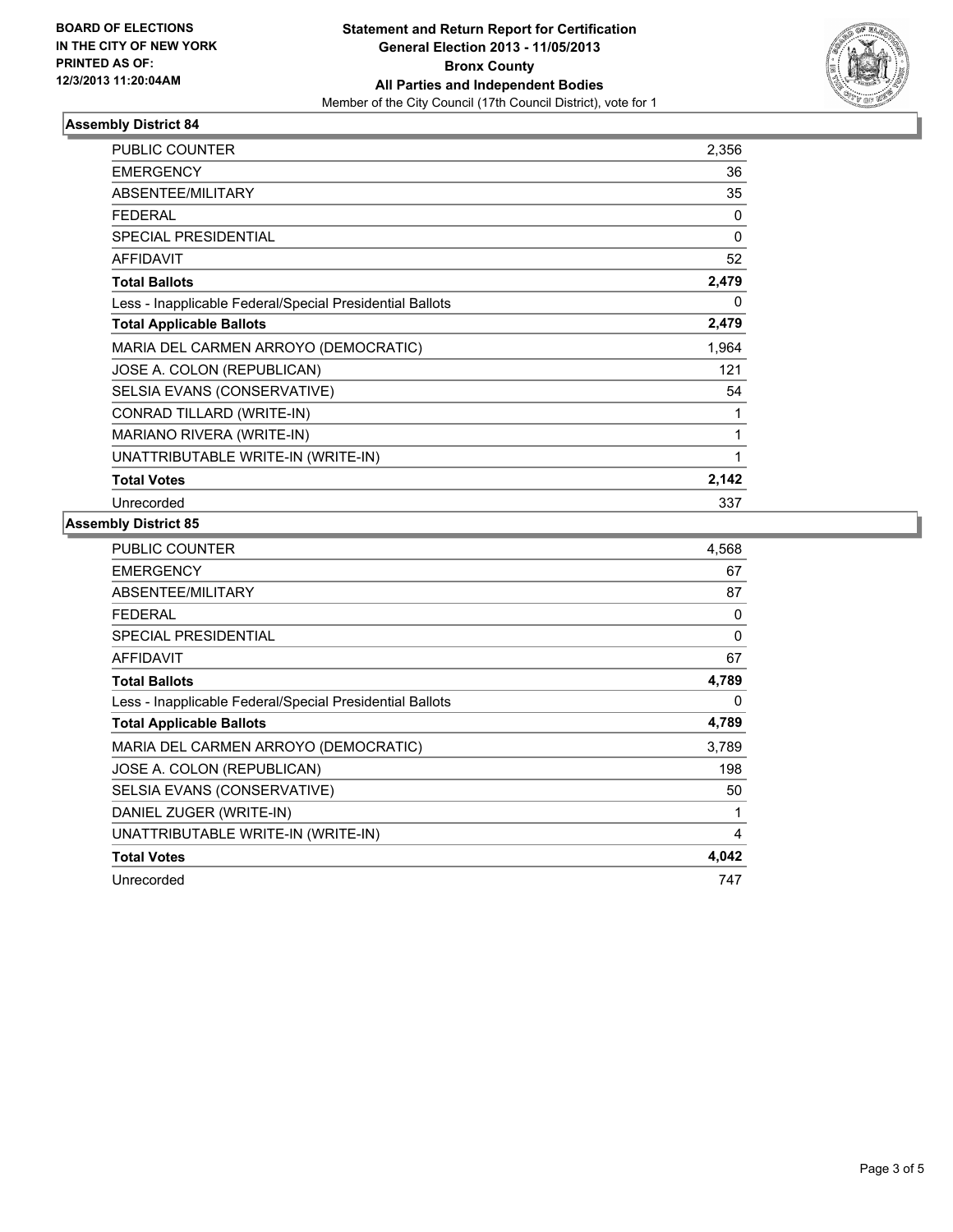

#### **Assembly District 86**

| <b>PUBLIC COUNTER</b>                                    | 14             |
|----------------------------------------------------------|----------------|
| <b>EMERGENCY</b>                                         | 0              |
| ABSENTEE/MILITARY                                        |                |
| FEDERAL                                                  | 0              |
| SPECIAL PRESIDENTIAL                                     | 0              |
| AFFIDAVIT                                                | 0              |
| <b>Total Ballots</b>                                     | 15             |
| Less - Inapplicable Federal/Special Presidential Ballots | 0              |
| <b>Total Applicable Ballots</b>                          | 15             |
| MARIA DEL CARMEN ARROYO (DEMOCRATIC)                     | 13             |
| JOSE A. COLON (REPUBLICAN)                               | 0              |
| SELSIA EVANS (CONSERVATIVE)                              | $\Omega$       |
| <b>Total Votes</b>                                       | 13             |
| Unrecorded                                               | $\overline{2}$ |

#### **Assembly District 87**

| PUBLIC COUNTER                                           | 793      |
|----------------------------------------------------------|----------|
| <b>EMERGENCY</b>                                         | 0        |
| ABSENTEE/MILITARY                                        | 9        |
| <b>FEDERAL</b>                                           | 0        |
| <b>SPECIAL PRESIDENTIAL</b>                              | $\Omega$ |
| <b>AFFIDAVIT</b>                                         | 17       |
| <b>Total Ballots</b>                                     | 819      |
| Less - Inapplicable Federal/Special Presidential Ballots | 0        |
| <b>Total Applicable Ballots</b>                          | 819      |
| MARIA DEL CARMEN ARROYO (DEMOCRATIC)                     | 638      |
| JOSE A. COLON (REPUBLICAN)                               | 36       |
| SELSIA EVANS (CONSERVATIVE)                              | 10       |
| <b>Total Votes</b>                                       | 684      |
| Unrecorded                                               | 135      |